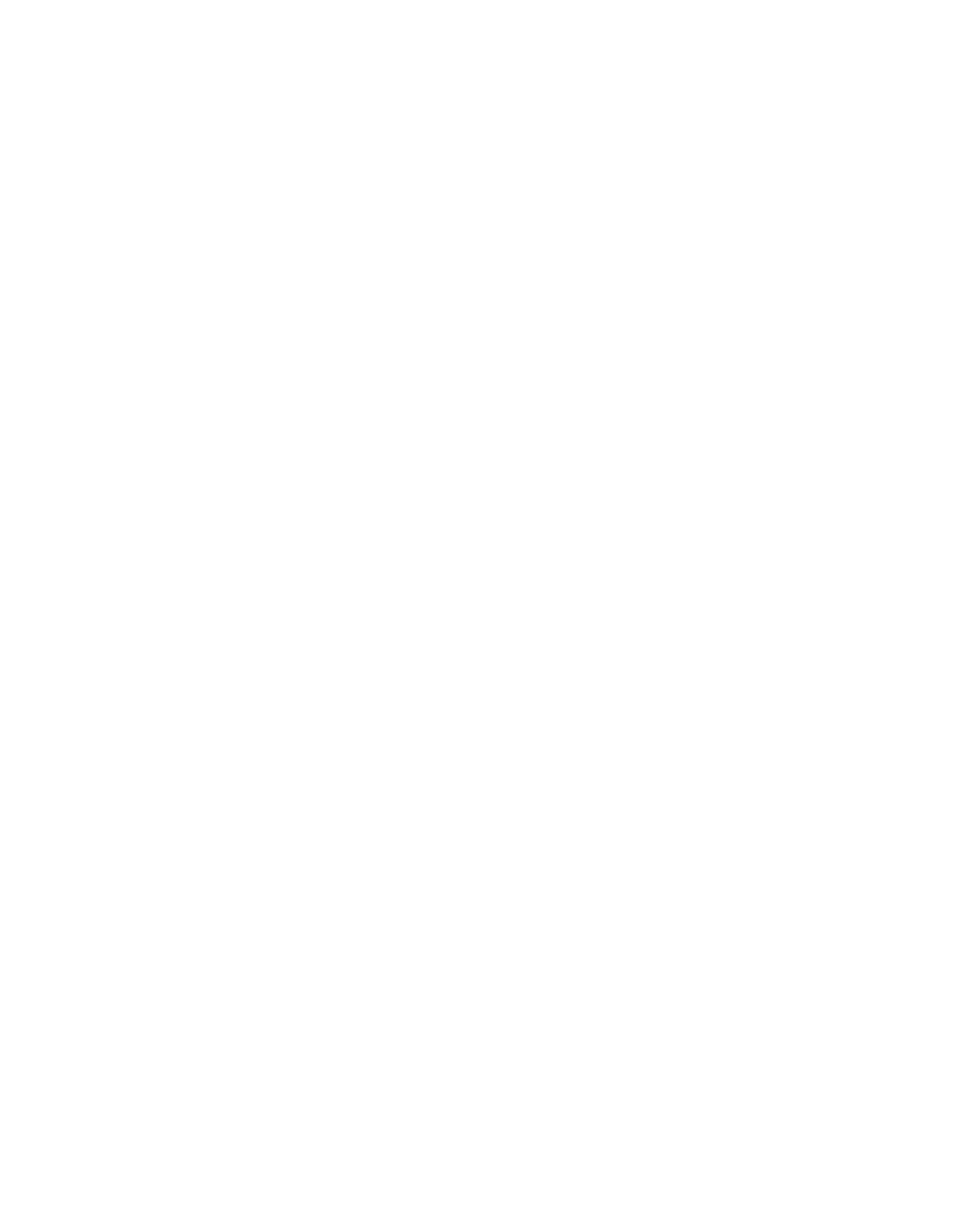#### 1 Introduction

One of the fundamental requirements of buildings is the protection of the people who live and work within them from the weather. The objective of environmental building design is the creation of a comfortable yet energy efficient internal environment. The successful design of buildings relies on an appropriate understanding of the climate. It is no longer acceptable to rely solely on building plant to supply the internal conditions that we require. Buildings are increasingly being designed to utilise passive techniques and have evolved so that they adapt to the climate.

The recent publication of a government report<sup> $(1)$ </sup> on global warming has led to a great deal of controversy within the industry as to what impact these changes will have on buildings. We are told that global warming will radically change our climate. Plant and animal life is slowly migrating northwards in search of cooler climes at the same time as it is predicted that our south coast will become likened to the Mediterranean in the very near future.

Although there is a general consensus that global warming is occurring, predicting how it will impact on a small island like the UK, which is so dependant upon the Atlantic Ocean currents for its climate, is difficult. The question is, what will be the impact of these changes on our buildings and are we designing them for the correct climate? Research undertaken as part of a Masters degree in Environmental Design and Engineering at the Bartlett by Stephen Pretlove<sup>(2)</sup> suggests not.

#### 2 Use of climatic data in building design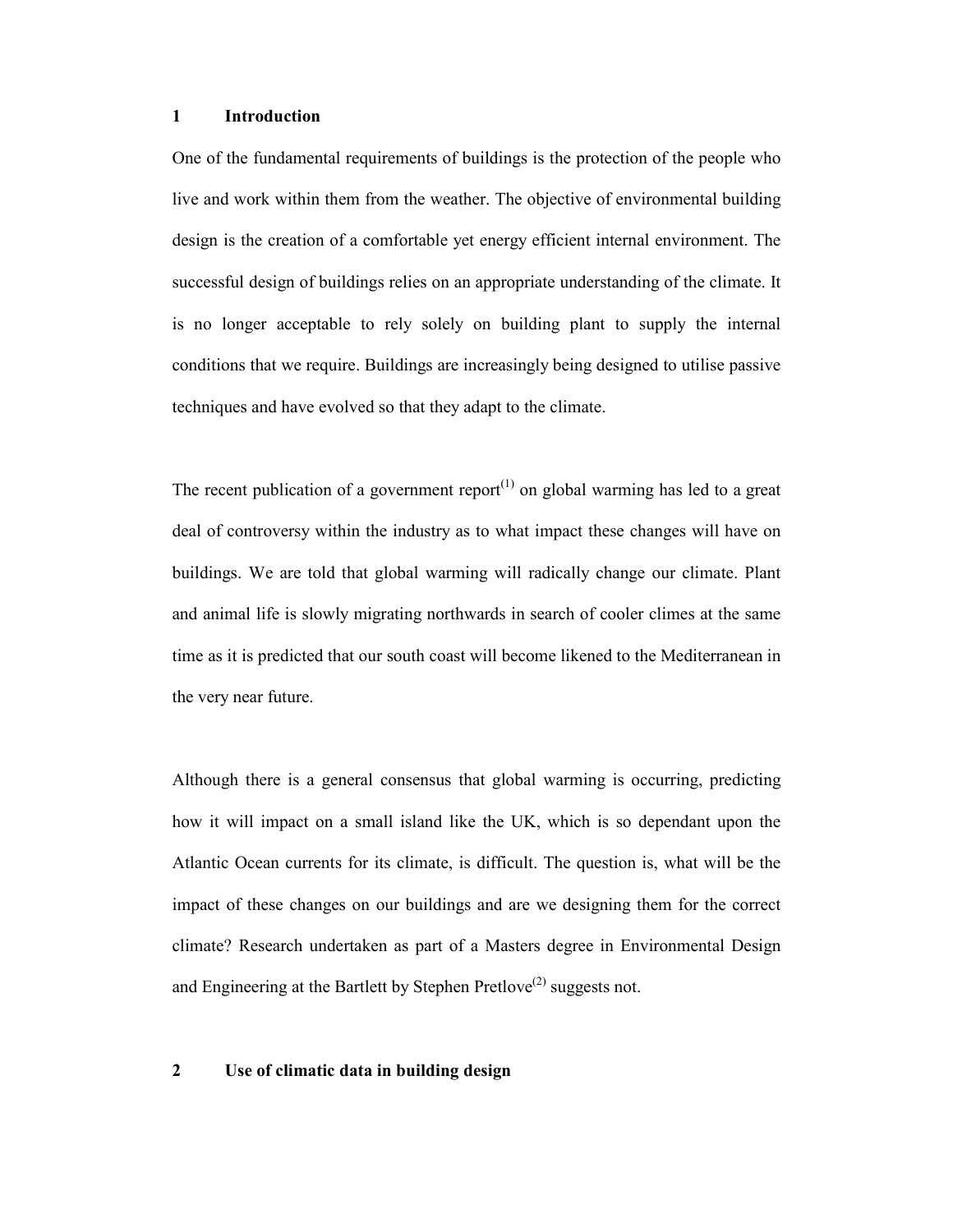The study identified six *basic* building design calculations which rely on climatic data for their calculation. Computer simulation calculations which incorporate climatic data were not included in this study since they are generally not used for building design calculations at the moment. The six basic design calculations and the climatic variables which are required for their calculation are indicated in Table 1.

The collection of the data for this study was governed by the availability of free data. Due to the nature and scope of the study it was realised that the analysis could only be carried out for a single geographical region in the UK. This region is loosely referred to as the Thames Valley although the sources of data are from different locations within this region.

The climatic data collected for the study includes degree day data for the Thames Valley (1976 to 1995), mean monthly temperatures from Heathrow (1981 to 1995) and monthly solar radiation data from Bracknell (1981 to 1995).

#### 3 The analysis of climatic data collected

The initial analysis of the collected data involved identifying and quantifying trends over the past two decades. Figure 1 indicates the collected degree day data to a base temperature of 15.5 °C for the Thames Valley region for the last 20 years. The centre moving average of the data is included on the chart so that longer term trends can be identified. A trend line has been determined during this period which is assumed to be linear for this study. There is clearly a reducing trend in average degree day data during the period studied. During the last 20 years the average monthly degree day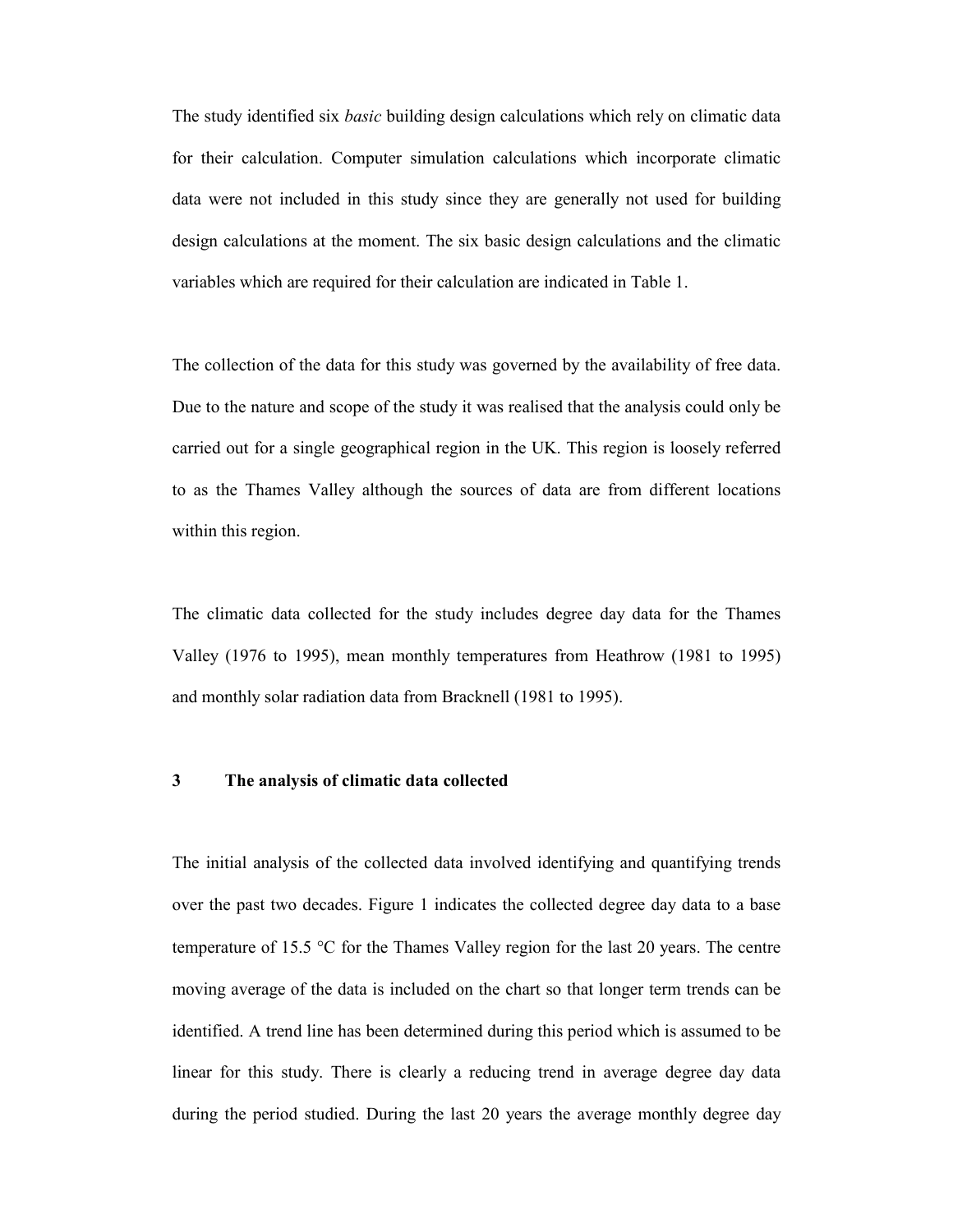value has decreased by some 11%. Similar analysis of seasonal degree day data over the same period indicates an even greater reduction of 14%.

Figure 2 shows the collected mean monthly temperature data together with similar moving average and linear trend lines. The results of the analysis show that mean annual temperatures measured at Heathrow over the last 15 years have increased by 0.6 °C which represents an increase of 6%.

Figure 3 shows the collected solar radiation data. The results of the analysis show that the solar radiation has been changing during the period but not at the same rate as the other measured parameters. The average annual solar radiation has increased by 3% during the 15 year period.

#### 4 The application of the climatic data collected to design calculations

The climatic data collected was applied to three building energy design calculations; the CIBSE Building Energy Code calculation, The Government SAP energy rating calculation and the BREDEM-8 monthly energy rating calculation.

Each of the three design calculations had the collected climatic data applied to it for each year during the 15 year collection period so that a comparison could be made between the collected data results and the design method data results.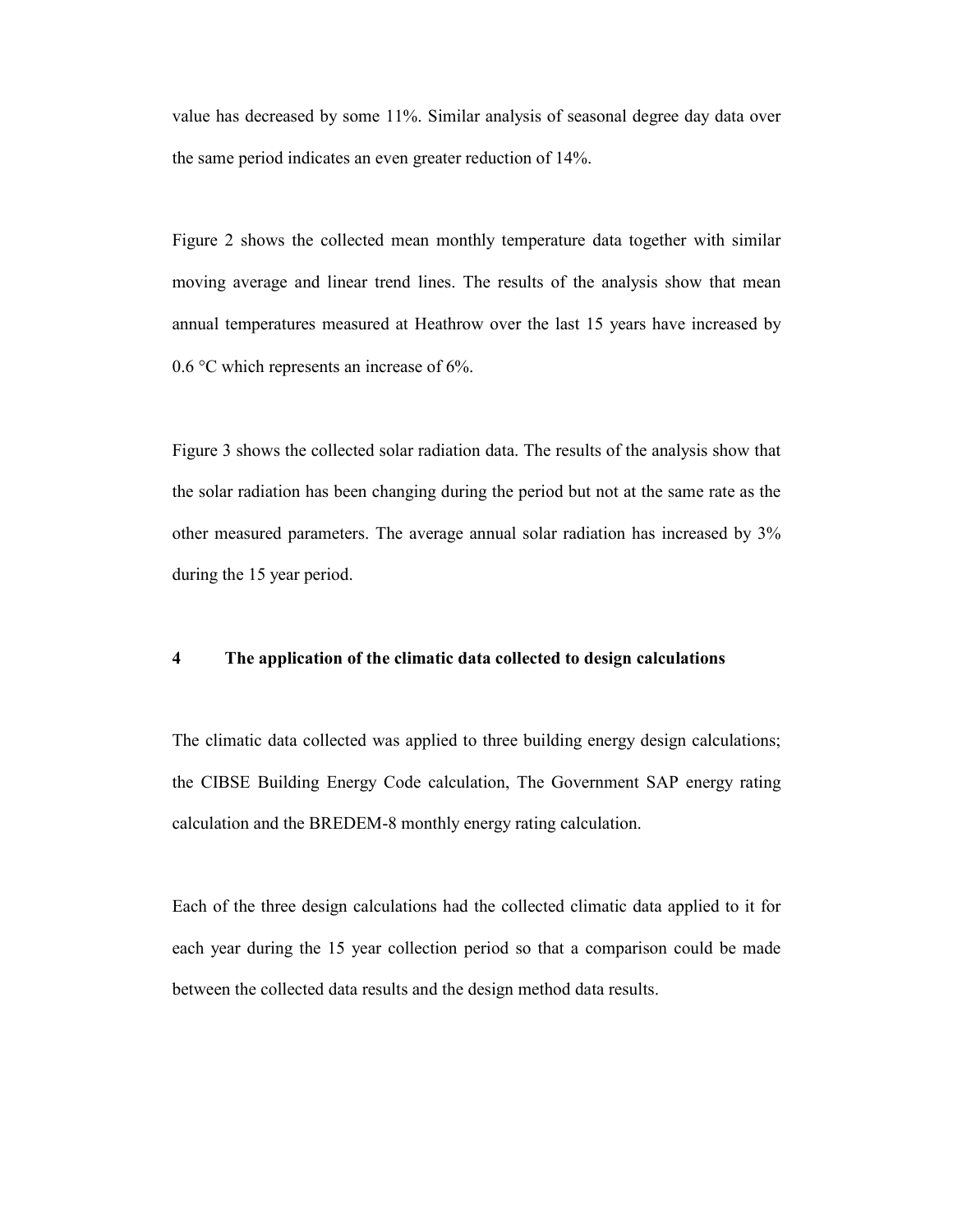The results for each of the three design calculation methods showed very similar results. Figure 4 shows the results of the CIBSE Building Energy Code calculations carried out on a standard heated and naturally ventilated office building.

The results for each of the three design calculations are summarised below:

Over the 15 year period studied:

- The CIBSE Building Energy Code has over-estimated the thermal demand of buildings in the Thames Valley region by an average 8%
- The Government SAP rating has over-estimated the space heating requirement for a traditional dwelling in the Thames Valley by an average 17%
- The BREDEM 8 has over-estimated the space heating energy requirements by an average 7%

#### 5 Actual and predicted gas consumption in UK dwellings

For further validation of the findings of this study, a comparison of actual gas consumption<sup> $(3)$ </sup> against gas consumption predicted using energy design calculations was carried out. If the previous analysis were correct then one would expect a considerable reduction in energy use in UK housing during the last twenty years due to the effect of climate change. Analysis of gas consumption over the last 20 years indicates a smaller than predicted using the SAP model. Figure 5 shows the domestic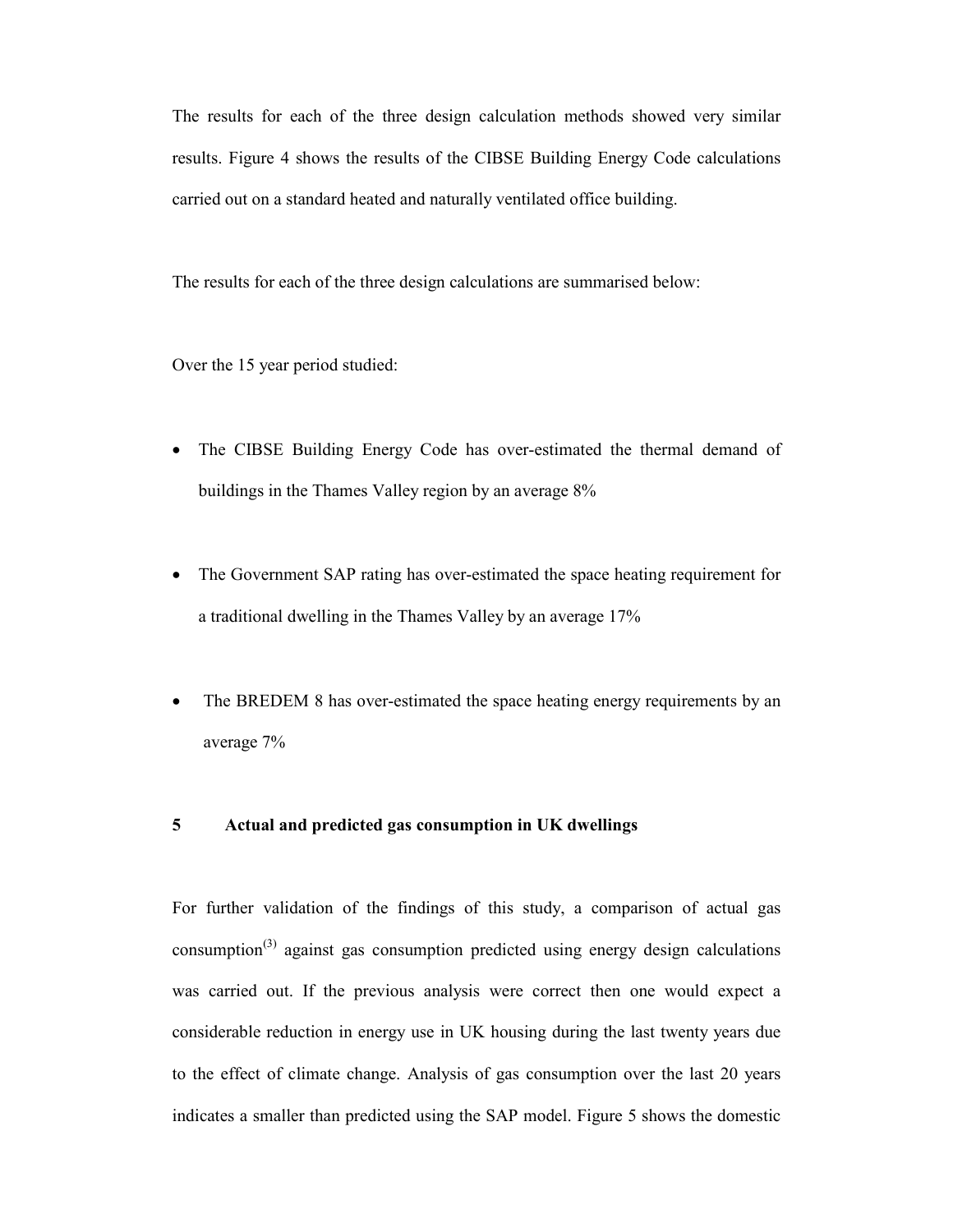annual gas consumption against seasonal degree days for the period 1975 to 1995. The two lines on the chart illustrate gas consumption for the average UK dwelling. The top line indicates actual gas consumption during the period and the bottom line indicates the BREDEM predicted gas consumption for the average UK dwelling.

Both actual and predicted gas consumption results show that as climate becomes milder the consumption of gas decreases. However, the difference between actual and predicted consumption increases as the seasonal degree days reduce. This suggests that as the winters become milder people tend to increase their levels of comfort instead of reducing gas consumption. We can conclude from this that global warming may not produce the  $CO<sub>2</sub>$  reductions predicted. To what extent this factor occurs in modern well-insulated dwellings is not known at this stage since there is little available data on actual gas consumption for this type of dwelling.

#### 6 Conclusions

There are a number of conclusions that can be made from the results of this study:

1. Significant changes have taken place in the Thames Valley region of the UK during the last two decades:

 Annual degree days have reduced by 250 in 20 years (11%). Seasonal degree days have reduced by 280 in 20 years (14%). Mean annual temperatures have increased by 0.6 C in 15 years (6%). Mean seasonal temperatures have increased by 1.0 C in 15 years (15%).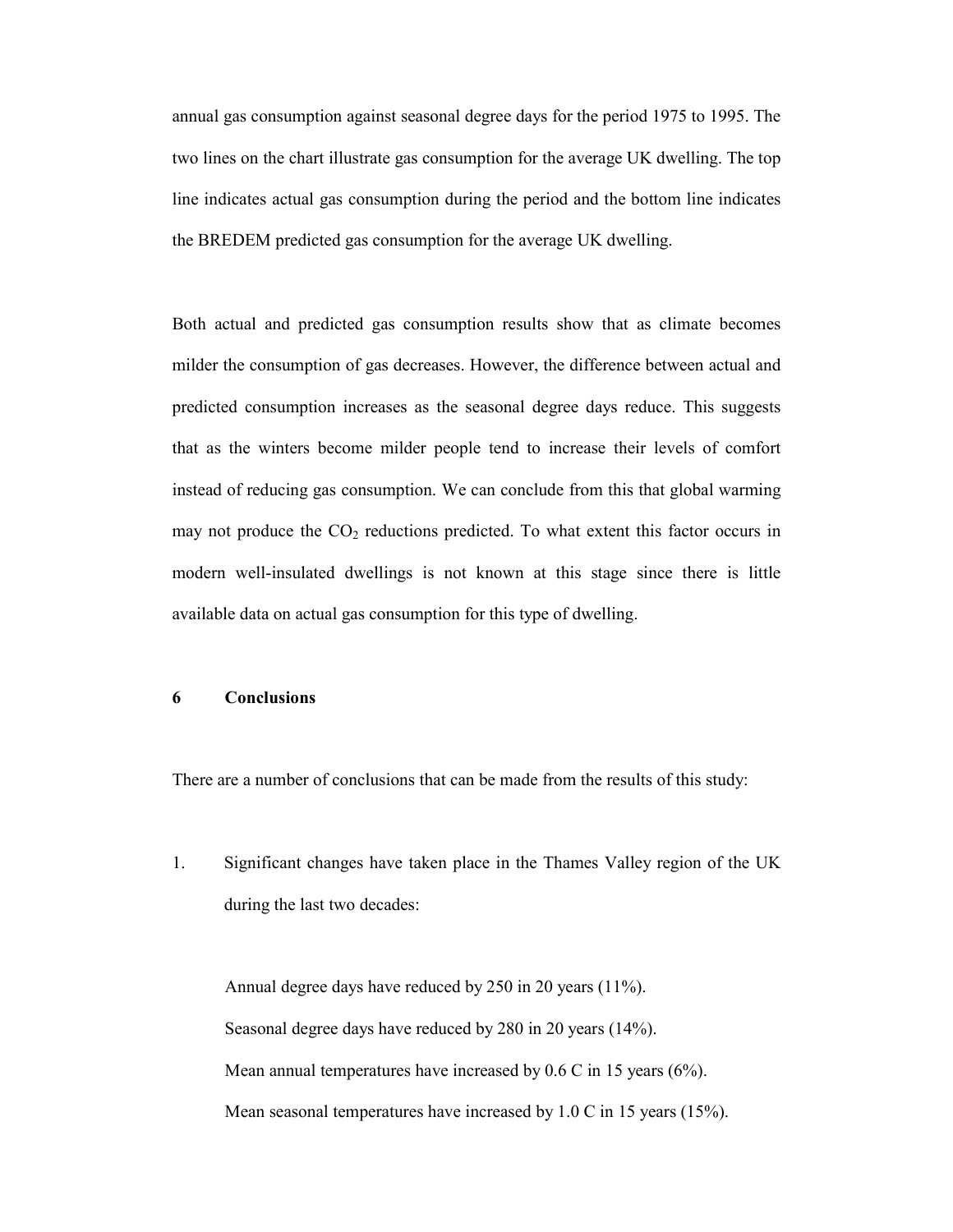Annual solar radiation has increased by 3 W/m<sup>2</sup> in 15 years (3%).

2. The use of historical climatic data significantly overestimates building energy requirements:

 The CIBSE Building Energy Code and BREDEM 8 calculation over estimates the energy requirements by 8% and 7% respectively. The SAP rating calculation over estimates the energy requirement by 17%. This can be partly accounted for by geographical location.

3. Climatic data used for building design calculations should be regularly reviewed and updated otherwise its use may result in buildings not suitable for the next millennium.

#### Acknowledgements

The authors would like to thank Eric Keeble at the Department of Building Engineering at UMIST and John Fullwood at the UK Meteorological Office for the supply of climatic data for this study, and Dr. Brian Anderson at the BRE for his advice relating to the BREDEM algorithms.

## References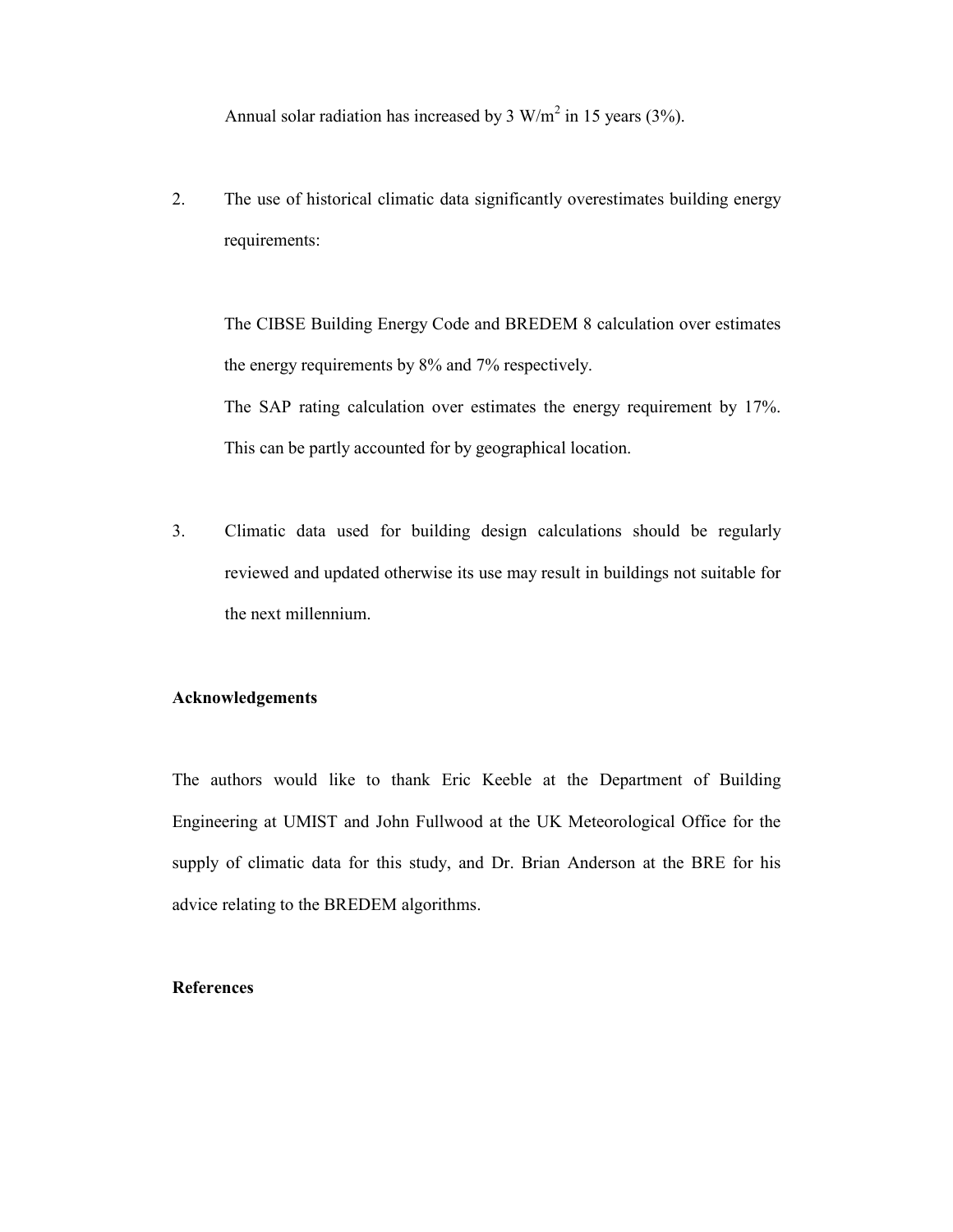- 1. Department of the Environment, Review of the potential effects of climate change in the United Kingdom, Climate Change Impacts Review Group (CCIRG), HMSO (1996).
- 2. Pretlove S E C, M.Sc. dissertation, Climate change and its effect on the environmental design and assessment of buildings, University College London (1996).
- 3. Dunster J E, Michel I, Shorrock L D, Brown J H F, Domestic energy fact file: Local Authority homes, private rented homes and owner occupied homes, Building Research Establishment, HMSO (1994).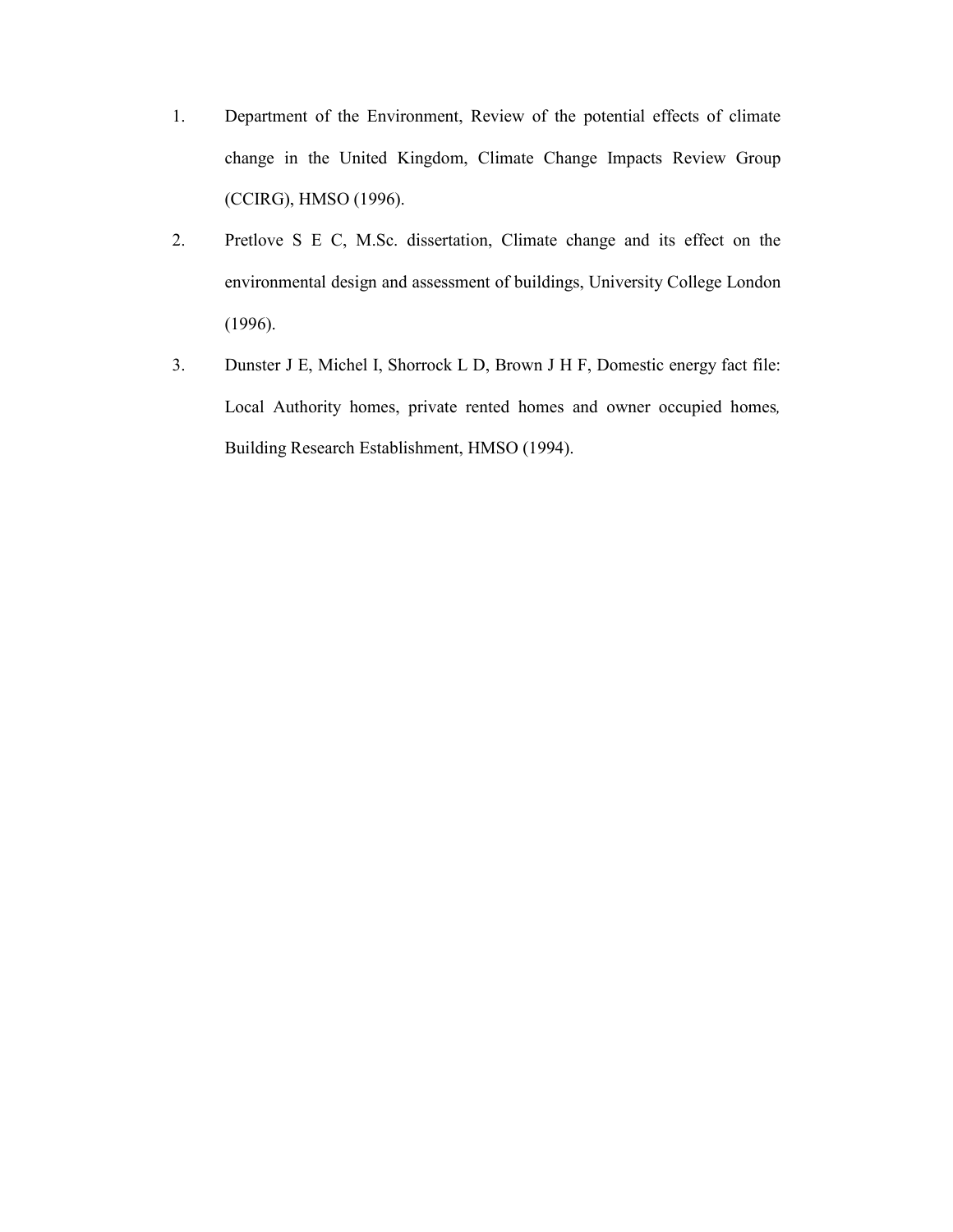| <b>DESIGN CALCULATION</b>                                                        | <b>CLIMATIC VARIABLES REQUIRED</b>                                                                                            |
|----------------------------------------------------------------------------------|-------------------------------------------------------------------------------------------------------------------------------|
| <b>PLANT SIZING</b><br>Heating and cooling plant design                          | Seasonal external temperature<br>Seasonal wet and dry bulb temperatures                                                       |
| <b>ENERGY USE</b><br>Simple energy design (steady state)                         | Seasonal external temperatures<br>Seasonal solar gains through glazing                                                        |
| Energy rating: BREDEM 8<br>Energy rating: BREDEM 9 and 12                        | Historical degree day data<br>Mean monthly external temperature<br>Mean monthly solar radiation<br>Solar flux through glazing |
| Energy monitoring<br><b>CIBSE Building Energy Code</b><br>LT method<br>Easicheck | Variable base degree day data<br>Current degree day data                                                                      |
| <b>CONDENSATION</b><br>Surface and interstitial                                  | 60 day mean external temperature<br>60 day mean external vapour pressure                                                      |
| NATURAL VENTILATION<br>Temperature driven ventilation<br>Wind driven ventilation | Mean external temperature<br>Mean external wind speed                                                                         |
| <b>SUMMERTIME OVERHEATING</b><br>The admittance method                           | Mean and alternating solar gains<br>Mean and alternating air temperatures                                                     |
| <b>DAYLIGHT</b><br>Daylight availability                                         | Unobstructed external illuminance                                                                                             |

Table 1 - Basic design calculations relying on climatic data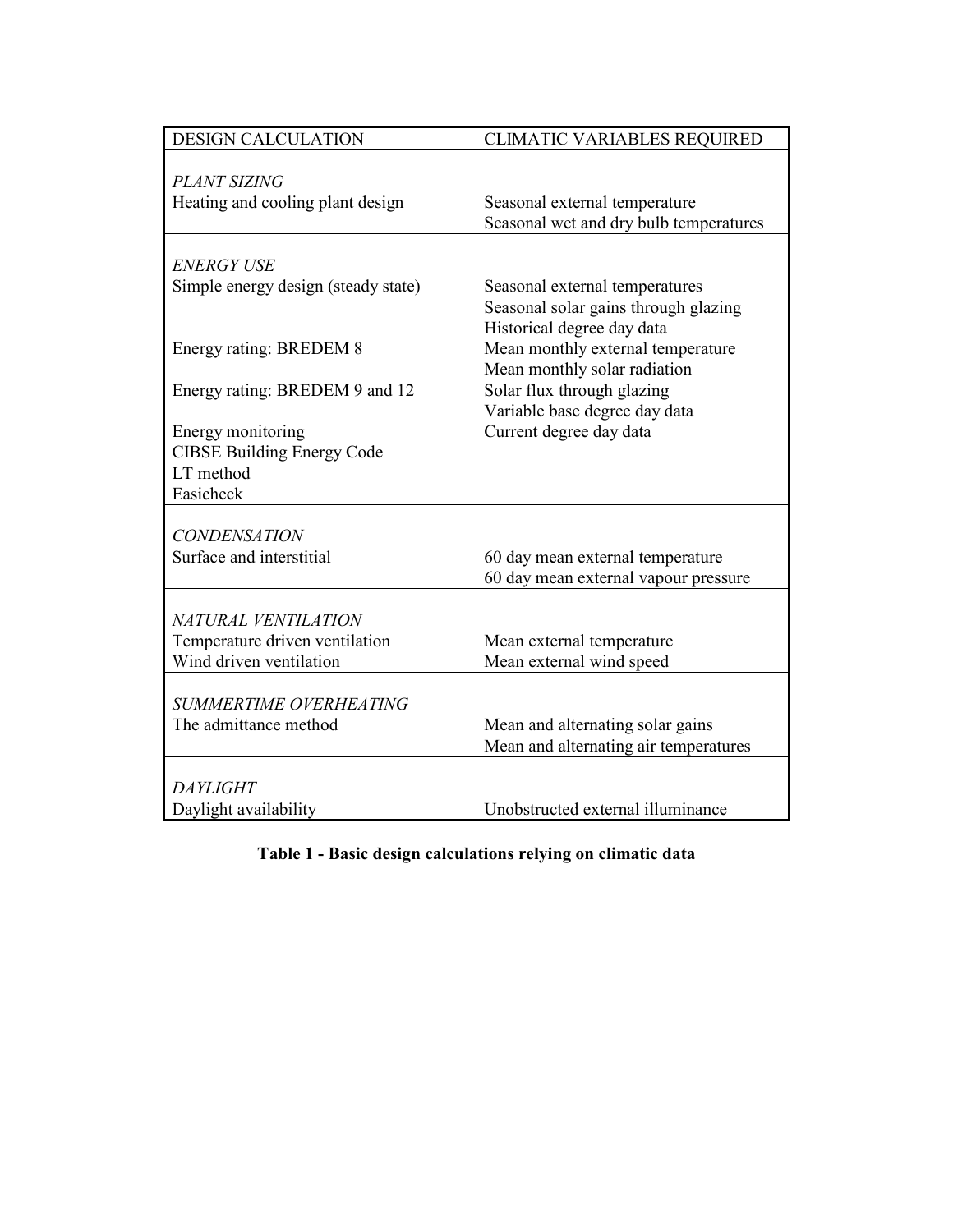



Figure 1

Mean monthly temperatures for Thames Valley (Heathrow) 1981 to 1996 with CMA of order 12



Figure 2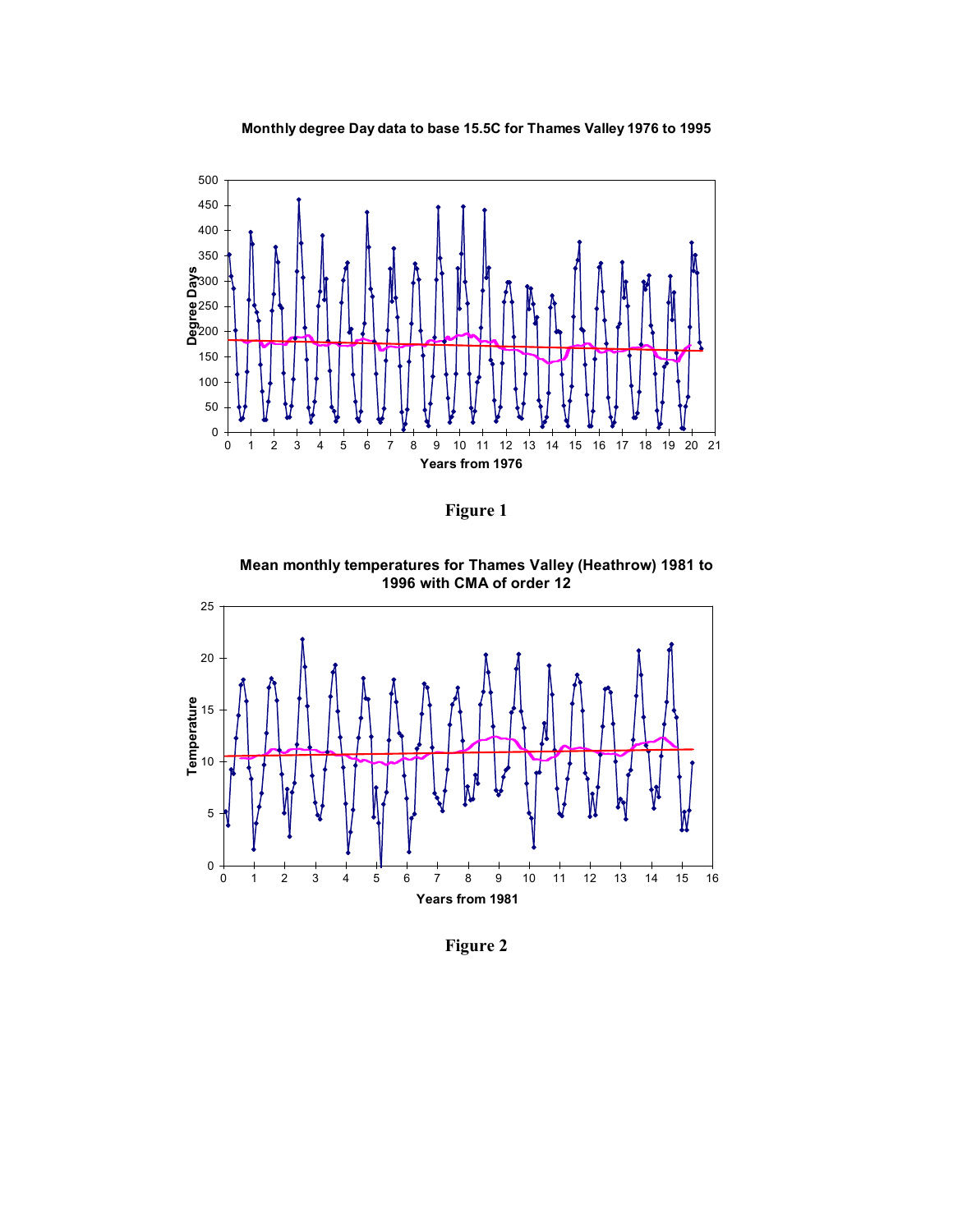

Figure 3

Comparison between measured climatic data 1981 to 1995 and CIBSE Building Energy Code original data



Figure 4